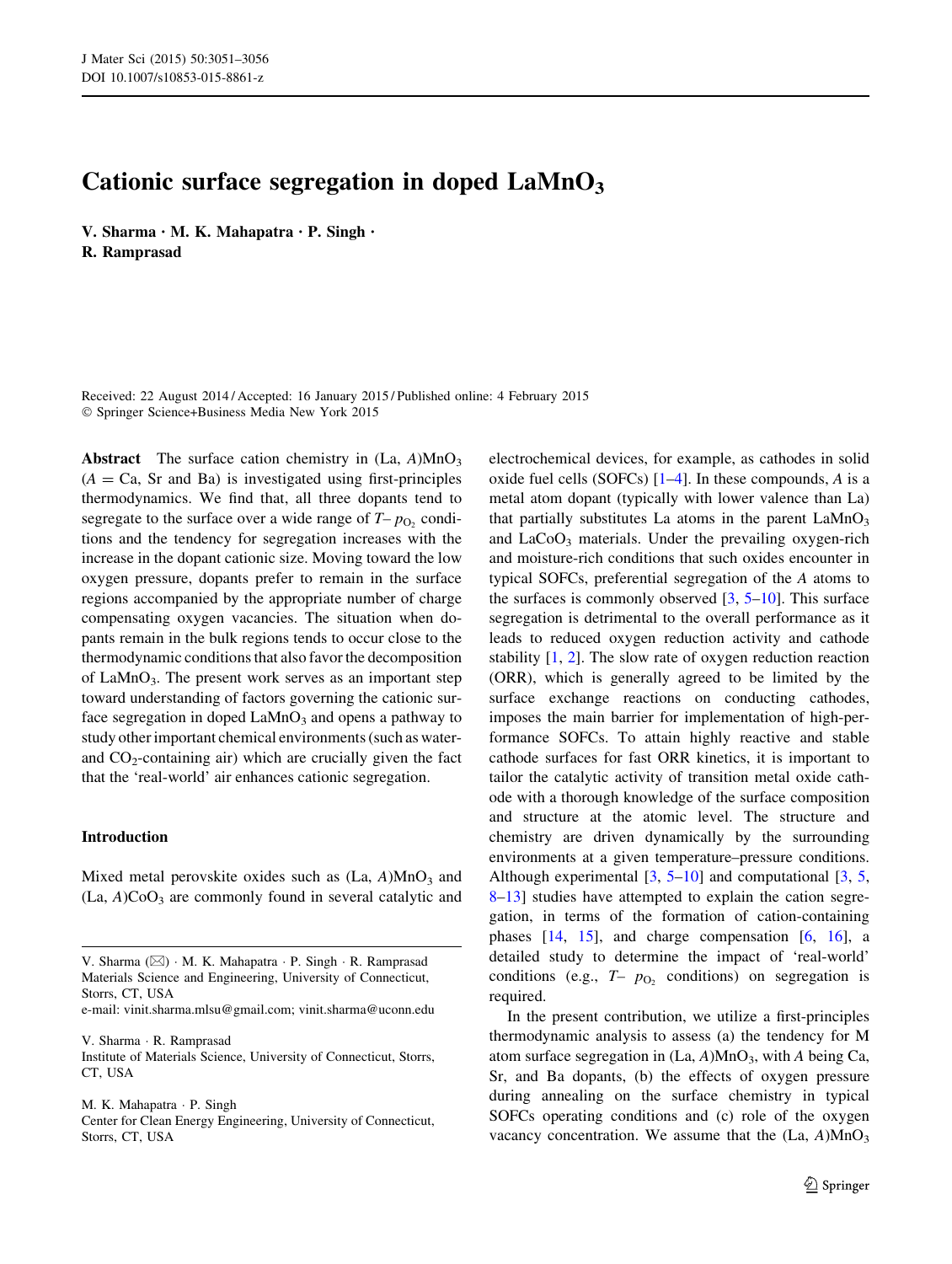<span id="page-1-0"></span>(001) surface is exposed to an oxygen reservoir, and identify the temperature  $(T)$  and oxygen pressure  $(p<sub>O</sub>)$ conditions that favor cationic surface segregation. The concentration of oxygen vacancies that would accompany such segregation (or lack thereof) was also explicitly included in this treatment. We find that, while all three dopants tend to segregate to the surface over a wide range of  $T-p_{\text{O}_2}$  conditions, the tendency for segregation is directly related to the dopant cationic size. For the dopants considered, it is only at rather low  $p_0$ , or high T (close to conditions that favor  $\text{LaMnO}_3$  decomposition) that surface segregation is suppressed. Under these conditions, the dopant prefers to remain in the bulk regions accompanied by the appropriate number of charge compensating oxygen vacancies. The favorable agreement of the identified cationic surface segregation behaviors for the chosen dopants with available experimental data is indicative of the usefulness of such first-principles thermodynamic approaches, which can be used next to study other more involved and relevant situations (e.g., surface segregation of a larger variety of dopants in the presence of moisture) [[14,](#page-5-0) [15\]](#page-5-0).

#### Computational and model details

Our first-principles density functional theory (DFT) calculations were performed using the Vienna ab initio simulation package (VASP)  $[17-19]$ , with the electronic exchange–correlation interaction treated within the generalized gradient approximation using the Perdew-Burke-Ernzerhof semilocal functional [[20\]](#page-5-0). The projector augmented wave (PAW) method is used to describe the ionic cores with a plane wave expansion cutoff of 400 eV. Geometries were relaxed using a conjugate gradient algorithm until the forces on all unconstrained atoms became smaller than  $\langle 0.03 \text{ eV/A} \rangle$ . Appropriate Monkhorst–Pack kpoint meshes were considered to produce results with an energy convergence of 0.5 meV/atom. The optimized lattice parameter of the bulk cubic  $\text{LaMnO}_3$  (3.91 Å) is slightly overestimated with respect to available experimental results  $(3.89 \text{ Å})$  [\[21](#page-5-0)]. The overestimation of lattice parameters is also observed in earlier DFT based studies [\[22](#page-5-0), [23](#page-5-0)] and can be explained in terms of formation of high spin state of Mn.

The procedure adopted in the present study to arrive at our conclusions is schematically captured in Fig. 1. Our reference system, shown in the left of Fig. 1, is a  $LaMnO<sub>3</sub>$ slab with two La atoms substituted with two A atoms in the interior (i.e., the ''bulk'' region) of the slab. Our goal is to determine the propensity of this reference system to transform to either a situation with the La atoms at the surface (accompanied by a certain number of O vacancies), or to a situation with the La atoms remaining in the bulk



Fig. 1 Schematic representation of the surface segregation of dopants in  $(La, A)O$ -terminated  $(A = Ca, Sr \text{ and } Ba)$  slab. Dopants and oxygen vacancies are shown in red and blue (open) spheres, respectively. Left part of the figure is our reference system composed of a  $LaMnO<sub>3</sub>$  slab with two La atoms substituted with two A atoms (without any O vacancy,  $n_{\text{Ovac}} = 0$ ) in the bulk region of the slab (Color figure online)

region (accompanied by O vacancies). These two considered outcomes are shown in the right of Fig. 1. It is assumed that the surface is in contact with a gas phase reservoir of  $O_2$ .

It has been already established that under typical SOFCs operational conditions, doping makes (La, A)O termination favorable [[11\]](#page-4-0). The cationic surface segregation behavior is examined using a 5-layer stoichiometric slab with (La, A) O-termination (001) surface, as shown in Fig. [2](#page-2-0). Two La atoms are substituted at a time with Ca, Sr, or Ba, either in the central LaO plane, or in the surface LaO plane, corresponding to a dopant concentration of  $\sim$  7.4 %. Slabs are separated by a vacuum spacing of  $16$  Å, chosen by testing the variation in total energy with vacuum distance and the decay of the local potential away from the surfaces. We adopt 5-layer stoichiometric slabs after considering the tradeoff between the energetic convergences and the amount of computation time. The difference between segregation energies computed using a 5-layer and a 9-layer La(Sr)O-terminated slab was negligible  $(<0.01$  eV), indicating that for our purposes a 5-layer slab is thick enough. In our considered 5-layer model, the bottom three layers were fixed to simulate the bulk region, hence we have considered the dopant segregation toward topside of the surface.

All the calculations are performed using a  $(3 \times 2)$  surface unit cell. The choice of two dopant atoms replacing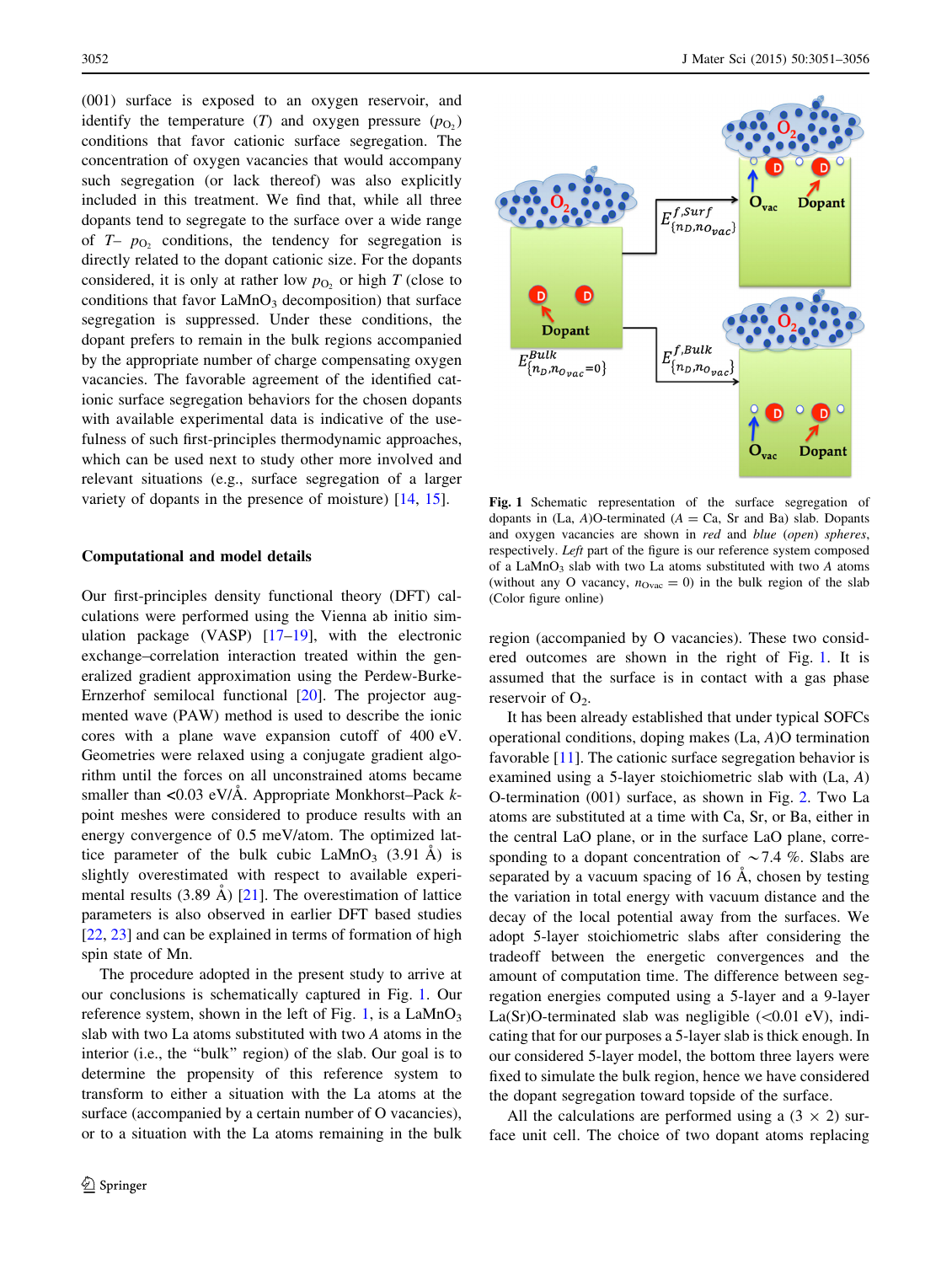<span id="page-2-0"></span>

Fig. 2 Top-view and side-view of the (La, A)O-terminated (001) surface model, where  $A = Ca$ , Sr, and Ba. Several possible bulk and surface structures with two dopants (A) at a time along with a range of O vacancies  $(O_{\text{vac}})$  starting from 0 to 3 are considered. The host atoms sites La, Mn, and O are shown as sky blue, yellow, and red spheres, respectively. The possible dopant substitution  $(A_1, A_1, A_2)$  and  $O_{\text{vac}}$  sites are shown in green and blue spheres, respectively (Color figure online)

two La atoms at a time was motivated by the fact that the nominal oxidation state of La is  $+3$  and that of the dopants is  $+2$ , implying that replacement of two La atoms by two dopant atoms will lead to a charge imbalance that can be compensated by one O vacancy. In addition, for each case of dopant and for each case of dopant locations,  $n_{\text{Ovac}}$  O vacancies were considered (with  $n_{\text{Ovac}} = 0-3$ ). Several configurations of the dopant atoms and the O vacancies in the vicinity of the dopants were considered. As the lowest-energy sites occur in the neighborhood of the dopant [\[24](#page-5-0)], all possible first and second neighboring O vacancy sites were considered. The top and side views of the representative model indicating the dopant substitution and O vacancy sites are shown in Fig. 2.

Due to the errors associated with the on site Coulomb and exchange interactions [[25\]](#page-5-0), DFT-based methods are known to fail to reproduce an accurate description of the electronic structure for strongly correlated systems such

as late transition metal oxides [[26,](#page-5-0) [27\]](#page-5-0) and rare-earth compounds [\[28](#page-5-0)]. In such cases, the accuracy of DFT can be improved by incorporating a Hubbard-model-type correction  $(U)$ , which accounts for localized  $d$  and f orbitals. To investigate the effects of the  $U$  value, we have calculated the O vacancy formation energies of LaMnO<sub>3</sub> and (La, A)MnO<sub>3</sub> using the DFT + U approach with the optimal U values of 4 and 6 eV. The calculated O vacancy formation energies in  $(La, A)MnO<sub>3</sub>$  when the vacancy is in the bulk and at the surface are shown in Fig. 3a, b. A value of  $U = 6$  eV has been shown in the past to reproduce the correct electronic structure and O vacancy formation energy of  $\text{LaMnO}_3$  [[23,](#page-5-0) [26](#page-5-0)]. Hence, in the present work, all the calculations are preformed using  $U = 6$  eV.

## Results and discussion

Referring to the processes schematically shown in Fig. [1,](#page-1-0) the formation energy,  $E_{\{n_D, n_{\text{Ovac}}\}}^{f, \text{Surf/Bulk}}$ , of the system with the  $n_D$ dopants and  $n_{\text{O}_{\text{vac}}}$  O vacancies at the surface or the bulk (with respect to the reference system in which just the  $n_D$ dopants are in the bulk region) is defined as

$$
E_{\{n_{\rm D},n_{\rm Ovac}\}}^{f,{\rm Surf/Bulk}} = \left( E_{\{n_{\rm D},n_{\rm Ovac}\}}^{\rm Surf/Bulk} - E_{\{n_{\rm D},n_{\rm Ovac}=0\}}^{\rm Bulk} \right) + \frac{n_{\rm Ovac}}{2} \mu O_2, \quad (1)
$$

where  $E_{\{n_{\text{D}},n_{\text{Ovac}}\}}^{\text{Surf/Bulk}}$  is the DFT total energy of the system with  $n<sub>D</sub>$  dopants and  $n<sub>Ovac</sub>$  O vacancies at the surface or the bulk. Throughout this work, as mentioned above,  $n_D = 2$ .  $\mu O_2$  is the chemical potential of the oxygen given by

$$
\mu O_2(T, p_{O_2}) = E_{O_2}^{\text{DFT}} + \Delta \mu_{O_2}(T, p_{O_2}),\tag{2}
$$

where  $E_{\text{O}_2}^{\text{DFT}}$  is the DFT energy of an isolated  $\text{O}_2$  molecule.  $\Delta\mu_{\text{O}_2}$  includes contributions from the translational, rotational, and vibrational degrees of freedom of the  $O_2$  molecule, and can be determined via statistical thermodynamics or from thermochemical JANAF Tables [ $29$ ]. Combining Eqs. (1) and (2) leads us to

Fig. 3 O vacancy formation energies of  $(La, A)MnO<sub>3</sub>$ , where A is Ca, Sr, and Ba, when dopants are at the a bulk and b surface for different choices of  $U$  (in eV)

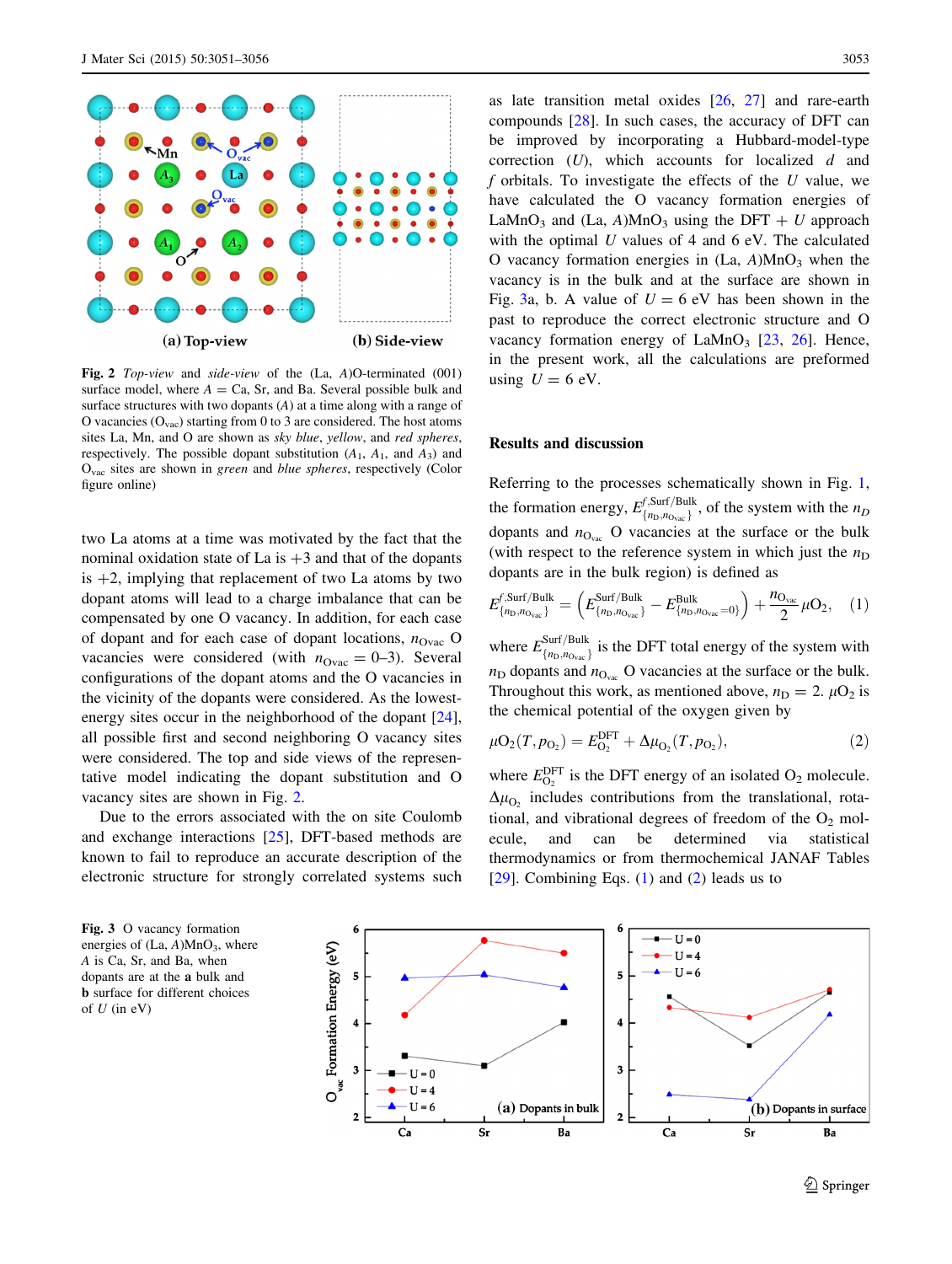<span id="page-3-0"></span>**Table 1** Calculated values of  $\Delta E_{\{n_D, n_{Ovac}\}}^{f, \text{Surf/Bulk}}$  (the term in the square brackets of Eq. [3\)](#page-2-0), as a function of  $n_{\text{Ovac}}$  with  $n_{\text{D}} = 2$  (i.e., two dopants in the bulk or at the surface). The energy of the slab with two dopants in the bulk region (with  $n_{\text{Ovac}} = 0$ ) is considered as reference

| Dopants   | $\Delta E^{f,\text{Surf/Bulk}}_{\{n_{\rm D}=2,n_{\rm Ovac}\}}$ (eV) |             |                |                         |                                      |  |   |       |
|-----------|---------------------------------------------------------------------|-------------|----------------|-------------------------|--------------------------------------|--|---|-------|
|           | $n_{\text{Ovac}}$ (in bulk)                                         |             |                |                         | $n_{\text{Ovac}}$ (on surface)       |  |   |       |
|           |                                                                     | $0 \quad 1$ | $\overline{2}$ | $\overline{\mathbf{3}}$ | $\Omega$                             |  | 2 | 3     |
| Ca        | 0                                                                   | 4.97        |                |                         | $10.06$ $14.14$ $-0.06$ 2.49 7.9     |  |   | 12.89 |
| <b>Sr</b> | 0                                                                   | 5.04        | 8.82           |                         | $14.42 -0.17$ 2.38 7.67              |  |   | 11.51 |
| Ba        | 0                                                                   | 4.77        |                |                         | $9.86$ 13.94 $-0.26$ 4.18 8.68 14.34 |  |   |       |

$$
E_{\{n_{\rm D},n_{\rm Ovac}\}}^{f,{\rm Surf/Bulk}} = \left[ E_{\{n_{\rm D},n_{\rm Ovac}\}}^{\rm Surf/Bulk} - E_{\{n_{\rm D},n_{\rm Ovac}=0\}}^{\rm Bulk} + \frac{n_{\rm Ovac}}{2} E_{\rm O_2}^{\rm DFT} \right] + \frac{n_{\rm Ovac}}{2} \Delta \mu_{\rm O_2}(T,p_{\rm O_2}). \tag{3}
$$

The terms in square brackets (referred to henceforth as  $\Delta E^{f,Surf/Bulk}_{\{n_\text{D},n_\text{Ovac}\}}$ ) are the 0 K formation energy, and can be evaluated purely using DFT calculations (provided the entropic contribution of the condensed phases can be ignored). The last term provides the T and  $p_{\text{O}_2}$  dependence arising from the gas phase. Table 1 contains  $\Delta E_{\{n_{\rm D},n_{\rm Ovac}\}}^{f,\rm Surf/Bulk}$ for different choices of dopants and number of O vacancies. Although we have considered a number of dopant and/or O vacancy configurations, only the energies of the most favored configuration for each case are reported in Table 1.

Equation  $(3)$  $(3)$ , along with the data of Table 1, may be used to determine the thermodynamic preference of various scenarios as a function of  $\Delta\mu_{\text{O}_2}$ , as portrayed in Fig. 4 for each case of dopants, and for each choice of  $n_{O<sub>vac</sub>}$  (and with

 $n_D = 2$  in all cases, of course). The dopants and O vacancies are either in the bulk region (solid lines in Fig. 4) or at the surface (dashed lines). The slopes of the lines are  $\frac{n_{\text{Ovac}}}{2}$ , and hence, the horizontal lines represent the cases where O vacancies are absent. It is immediately obvious that for a range of  $\Delta\mu_{\text{O}_2}$  going all the way to zero, the two dopants prefer to be at the surface (devoid of O vacancies). It is only at rather low  $\Delta\mu_{\text{O}_2}$  that dopants favor the bulk (or interior) region, accompanied by one or more O vacancies. However, this desired situation tends to occur close to the thermodynamic conditions that also favor the decomposition of LaMn $O_3$ .

The  $T-p<sub>O2</sub>$  conditions corresponding to a specific value of  $\Delta\mu_{\text{O}_2}$  may be determined, as mentioned above. Figure 4 also shows  $p_{\text{O}}$ , scales for  $T = 1100$  and 1500 K. It can be seen that at prevailing pressures that SOFC systems encounter, such as  $1-10^{-6}$  atm (for both choices of T). surface segregation (devoid of O vacancies) is indeed favored. Moving toward the low  $O_2$  pressures and/or high T, the surface favors the formation of oxygen vacancies, as shown in Fig. 4. It is only at rather low  $O_2$  pressures and/or high T that the segregation behavior is suppressed, but this regime comes close to conditions that favor decomposition of LaMnO<sub>3</sub> (this regime is also indicated in Fig. 4). These findings are consistent with recent experimental observations indicating that the extent of dopant segregation was largest at  $\sim$  1 atm which decreases with decreasing oxygen pressure ( $\sim 10^{-12}$  atm) at 1100 K [\[5](#page-4-0)]. Based on this thermodynamic analysis, it can be safely concluded that surface segregation of dopants in  $(La, A)MnO<sub>3</sub>$  (when exposed to  $O_2$ ) is an inevitable consequence of thermodynamics. The segregation energy, defined as the energy difference between the horizontal lines corresponding to bulk and



Fig. 4 The formation energies of  $(La, A)MnO<sub>3</sub>$ , where A is a Ca, **b** Sr, and **c** Ba, and  $n_{\text{Ovac}}$  O vacancies at the surface or the bulk as a function of the  $O_2$  chemical potential. Solids and dash lines are corresponding to situation where two dopants are considered in bulk and surface region of the slab. The lines at zero represent the energies of the system with two dopants in bulk,  $E_{\{n_D, n_{\text{Ovac}=0}\}}^{f, \text{Bulk}}$  and considered as

a reference line. To capture the SOFCs operating conditions, the dependence of chemical potential of  $O_2$  in the gas phase is translated into the pressure scales at 1100 and 1500 K. The shaded part represents the regions, where host material decomposes (green), favored the formation of  $n_{Ovac}$  (*blue*) and segregates toward the surface (white) (Color figure online)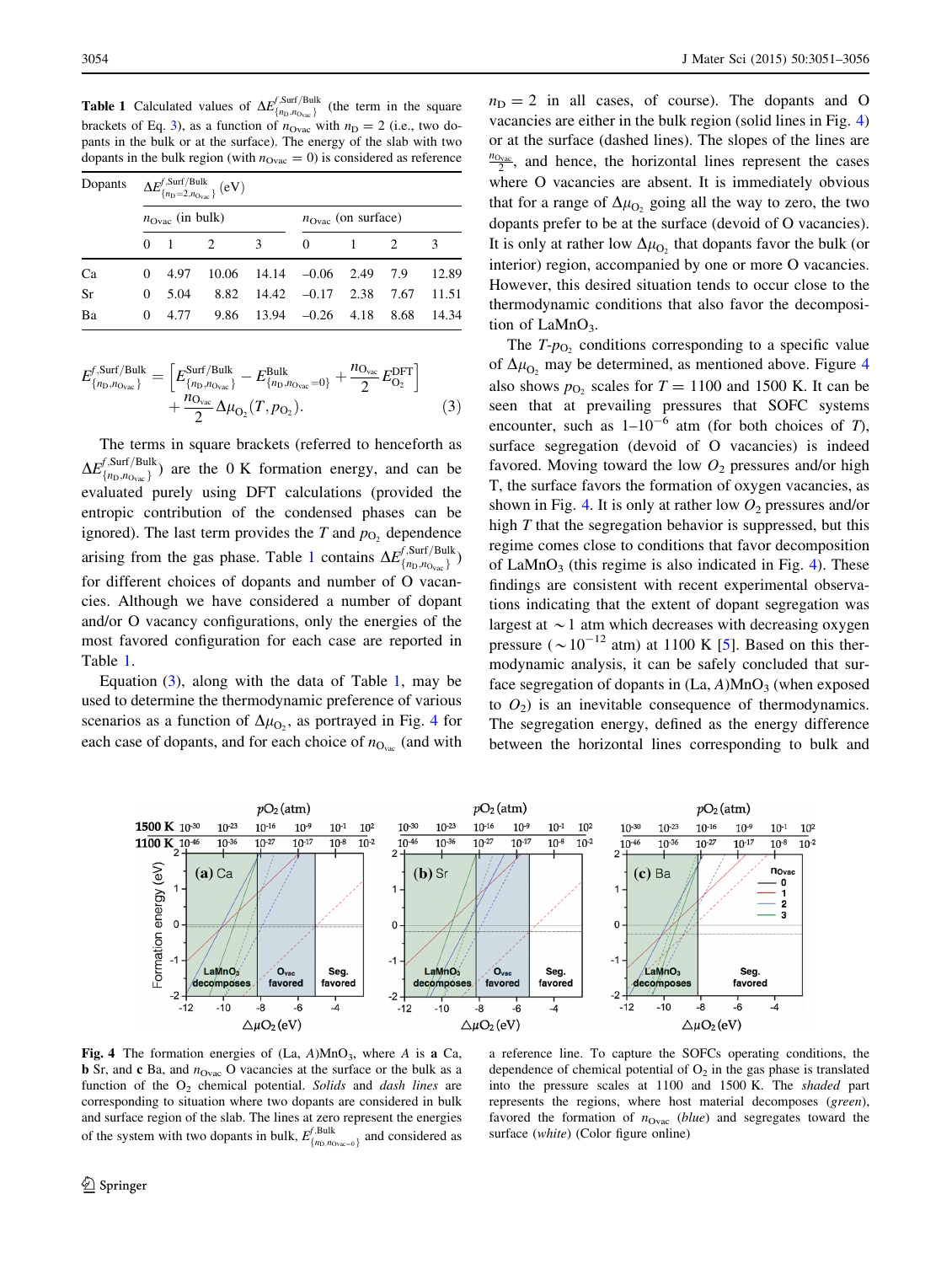<span id="page-4-0"></span>surface dopant situations, is  $-0.06$ ,  $-0.17$ , and  $-0.26$  eV/ atom, respectively, for Ca, Sr, and Ba (cf. Fig. [4;](#page-3-0) Table [1](#page-3-0)), in favorable agreement with available experimental [5, 7] and ab initio results [5]. Although the segregation energies reported in this work does not include the entropic component but we believe that trend of the tendency for segregation will remain unchanged. Enrichment of the dopant in the system would result into high concentration of the dopant at the surface compared to the bulk. After a certain dopant concentration on surface segregation may lead to the formation of new phases, which in fact has been seen in experiments [5]. Here, we have not considered the surface configurations such as phase separation on surface, effect of the presence of various chemical environments such as water- and  $CO_2$ -containing air is not considered in the present study.

Next, we attempt to understand the dependence of our surface segregation energy results and trends on the type of dopant. The segregation energy for the Ca dopant is the least (and very small) and for Ba is the most. Our past experience and understanding with dopant chemistry in perovskites [\[24](#page-5-0)] suggest that the stability and the location of a dopant is mainly governed by the mismatch of the ionic size and oxidation state of the dopant with respect to the host atom  $[24]$  $[24]$ . In the present case, the nominal oxidation state of all three considered dopants is  $+2$ . Hence, it is fair to conclude that the observed variation in surface segregation is strongly dominated by the size mismatch between the dopant and host cations (La, in our case). The ionic radius of La is  $1.36$  Å, and that of Ca, Sr, and Ba are 1.34, 1.44, and 1.61  $\AA$ , respectively. The ionic radius of Ca is thus almost identical to that of La, correlating well with the negligible surface segregation energy for this case. The larger ionic radii of Sr and Ba lead to progressively more negative surface segregation energies, indicating that the dominant factor that controls surface segregation even in such ionic systems is the ionic size (and the tendency to minimize elastic strain energy, as alluded to recently) [5, [30](#page-5-0)]. Indeed, recent experimental work has shown that the  $Ca-doped$   $LaMnO<sub>3</sub>$  films showed a relatively smaller amount of dopant segregation than the Sr-doped variety [5], which is consistent with our results.

## **Conclusions**

To summarize, an attempt to understand the surface cation chemistry (La, A)MnO<sub>3</sub> ( $A = Ca$ , Sr, and Ba) has been made using the first-principles thermodynamic approach. It is observed that all three dopants tend to segregate to the surface over a wide range of  $T-p_{\text{O}_2}$  conditions; the tendency for segregation is directly related to the dopant cationic size. Moreover, the surface remains significantly enriched with the dopants under all realistic conditions and favors the formation of oxygen vacancies at low  $O_2$  pressures and/or high T. The mapping of surface energetics for various La-site dopants adds to the current state of understanding aimed at modifying  $\text{LaMnO}_3$  chemistry to minimize undesired cationic segregation. Further understanding in different chemical environments (such as water and  $CO<sub>2</sub>$ ) containing air) is required given the fact that the 'realworld' air enhances cationic segregation [[31\]](#page-5-0).

Acknowledgements This work is supported through a grant from the Office of Fossil Energy, US Department of Energy (DE-FE-0009682). Authors acknowledge the partial computational support through a NSF Teragrid Resource Allocation. Discussions with Hom Sharma, Yenny Cardona-Quintero, and Venkatesh Botu at University of Connecticut are gratefully acknowledged.

#### References

- 1. Adler SB (2004) Factors governing oxygen reduction in solid oxide fuel cell cathodes. Chem Rev 104(10):4791–4844
- 2. Jacobson AJ (2010) Materials for Solid Oxide Fuel Cells. Chem Mater 22(3):660–674
- 3. Cai Z, Kubicek M, Fleig J, Yildiz B (2012) Chemical heterogeneities on La  $0.6$ Sr  $0.4$ CoO<sub>3</sub>— $\delta$  thin films—correlations to cathode surface activity and stability. Chem Mater 24(6):1116–1127
- 4. Cai Z, Kuru Y, Han JW, Chen Y, Yildiz B (2011) Surface electronic structure transitions at high temperature on perovskite oxides: the case of strained La  $0.8Sr 0.2CoO<sub>3</sub>$  thin films. J Am Chem Soc 133(44):17696–17704
- 5. Lee W, Han JW, Chen Y, Cai Z, Yildiz B (2013) Cation size mismatch and charge interactions drive dopant segregation at the surfaces of manganite perovskites. J Am Chem Soc 135(21): 7909–7925
- 6. Crumlin EJ, Mutoro E, Liu Z et al (2012) Surface strontium enrichment on highly active perovskites for oxygen electrocatalysis in solid oxide fuel cells. Energy Environ Sci 5(3):6081
- 7. Herger R, Willmott P, Schlepütz C, et al (2008) Structure determination of monolayer-by-monolayer grown La1 xSrxMnO<sub>3</sub> thin films and the onset of magnetoresistance. Phys. Rev. B 77(8):085401
- 8. Mastrikov YA, Merkle R, Heifets E, Kotomin EA, Maier J (2010) Pathways for oxygen incorporation in mixed conducting perovskites: A DFT-based mechanistic analysis for (La, Sr)MnO<sub>3</sub><sup>-δ</sup>. J Phys Chem C 114(7):3017-3027
- 9. Choi SO, Penninger M, Kim CH, Schneider WF, Thompson LT (2013) Experimental and computational investigation of effect of Sr on NO oxidation and oxygen exchange for La 1—xSr xCoO<sub>3</sub> perovskite catalysts. ACS Catal. 3(12):2719–2728
- 10. Jalili H, Han JW, Kuru Y, Cai Z, Yildiz B (2011) New insights into the strain coupling to surface chemistry, electronic structure, and reactivity of La 0.7Sr 0.3MnO<sub>3</sub>. J Phys Chem Lett 2(7):801–807
- 11. Piskunov S, Heifets E, Jacob T, et al (2008) Electronic structure and thermodynamic stability of LaMnO3 and La1—xSrxMnO3 (001) surfaces: Ab initio calculations. Phys Rev B 78(12):121406
- 12. Choi Y, Mebane DS, Lin MC, Liu M (2007) Oxygen reduction on  $LaMnO<sub>3</sub>$ -based cathode materials in solid oxide fuel cells. Chem Mater 19(7):1690–1699
- 13. Puchala B, Lee YL, Morgan D (2013) A-site diffusion in La1 xSrxMnO3: ab initio and kinetic monte carlo calculations. J Electrochem Soc 160(8):F877–F882